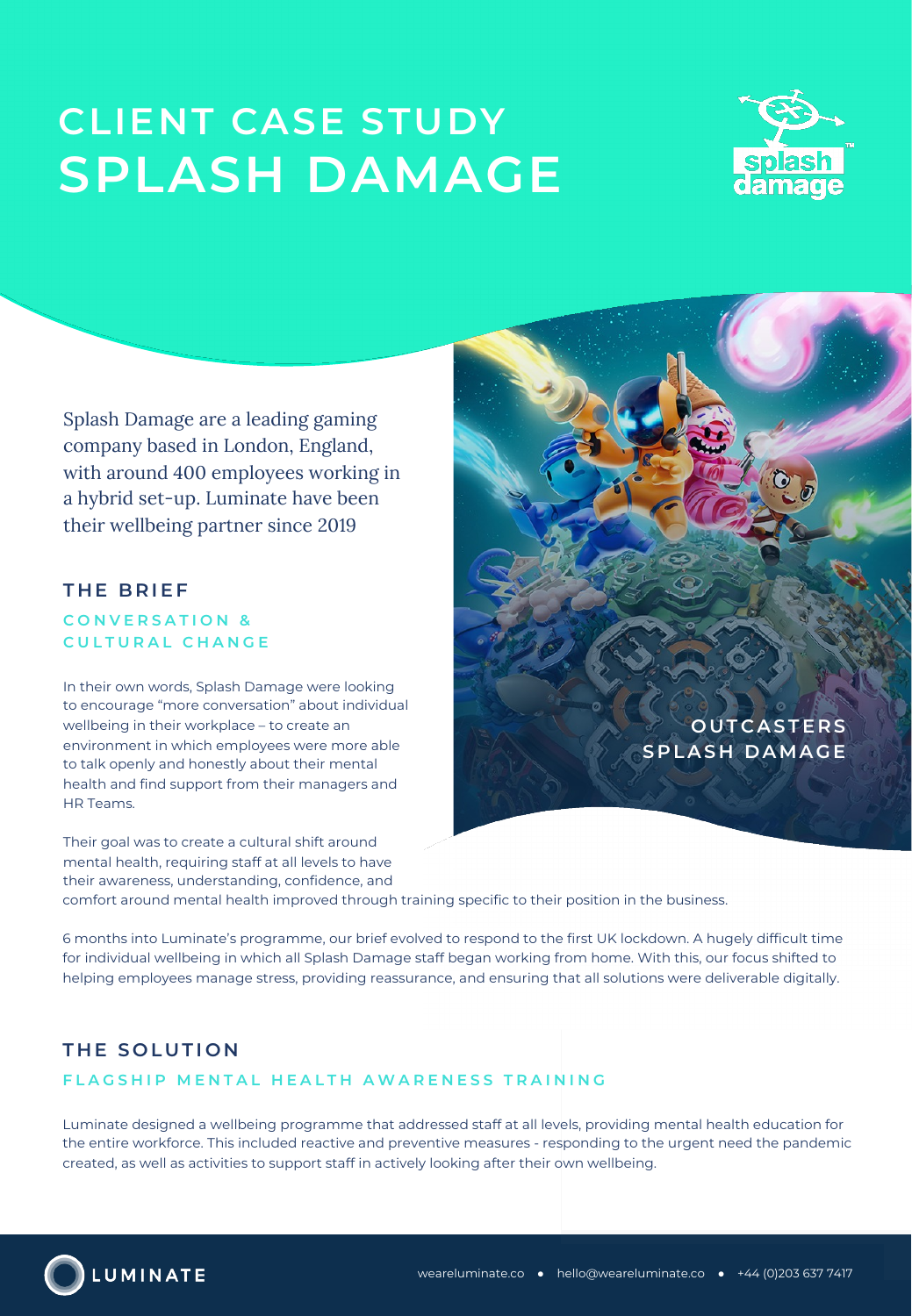# **THE SOLUTION (CONTINUED)**

## Training for leaders

## **MENTAL HEALTH AWARENESS TRAINING FOR MANAGERS**

Luminate Conducted on a company-wide scale, we trained all of Splash Damage's 120 line-managers in Mental Health Awareness Training across 2019-2020.

In 2022, Splash Damage made an on-going commitment to this training as part of their managers' on-boarding process, with 60 new managers trained up earlier this year.

This year, we also began a series of refresher training for managers, who already completed the course but wanted to renew their knowledge.

#### **TRAINING FOR HR TEAMS**

We ran 2 bespoke Mental Health Awareness sessions for Splash Damage's HR Team, tailored specifically to HR professionals and the challenges they may encounter.

## Training for all staff

### **WEBINARS & WORKSHOPS**

Delivered digitally, we offered 90-minute mental health awareness workshops to all employees, to promote understanding, empathy, and self-care across the entire staff population.

We also ran webinars on a variety of subjects related to stress, including Avoiding and Understanding Burnout and Managing Change and Uncertainty – designed to address the issues being experienced by Splash Damage's workforce during the pandemic.

#### **OTHER ACTIVITIES**

We supported Splash Damage with their annual Wellbeing Week, delivering a full day of Nutritional Coaching and a series of Guided Meditations for the occasion in 2020.

# **180**

Managers and counting have received Mental Health Awareness Training.



Of attendees surveyed said the training had made them more comfortable having conversations about mental health.



Of attendees surveyed said the training gave them a better understanding of how to look after their own mental health.



Of attendees surveyed said the training had better equipped or them to support their colleagues.



Of attendees surveyed rated their Mental Health Awareness trainer as very good or excellent.

#### **ONE - O N - ONE COUNSELLING**

Supporting individual mental health, Luminate have been running weekly counselling sessions for Splash Damage with one of our qualified therapists since 2019. Since our counselling programme begun, employees have been able to see the same counsellor, meaning they have been able to build a trusting relationship with our therapist. This has been transformative for some individuals within the company.

Splash Damage employees can book in for sessions anonymously through our confidential booking system. We run 3 sessions a week, offering a regular, safe, and confidential space for staff to receive professional counselling.